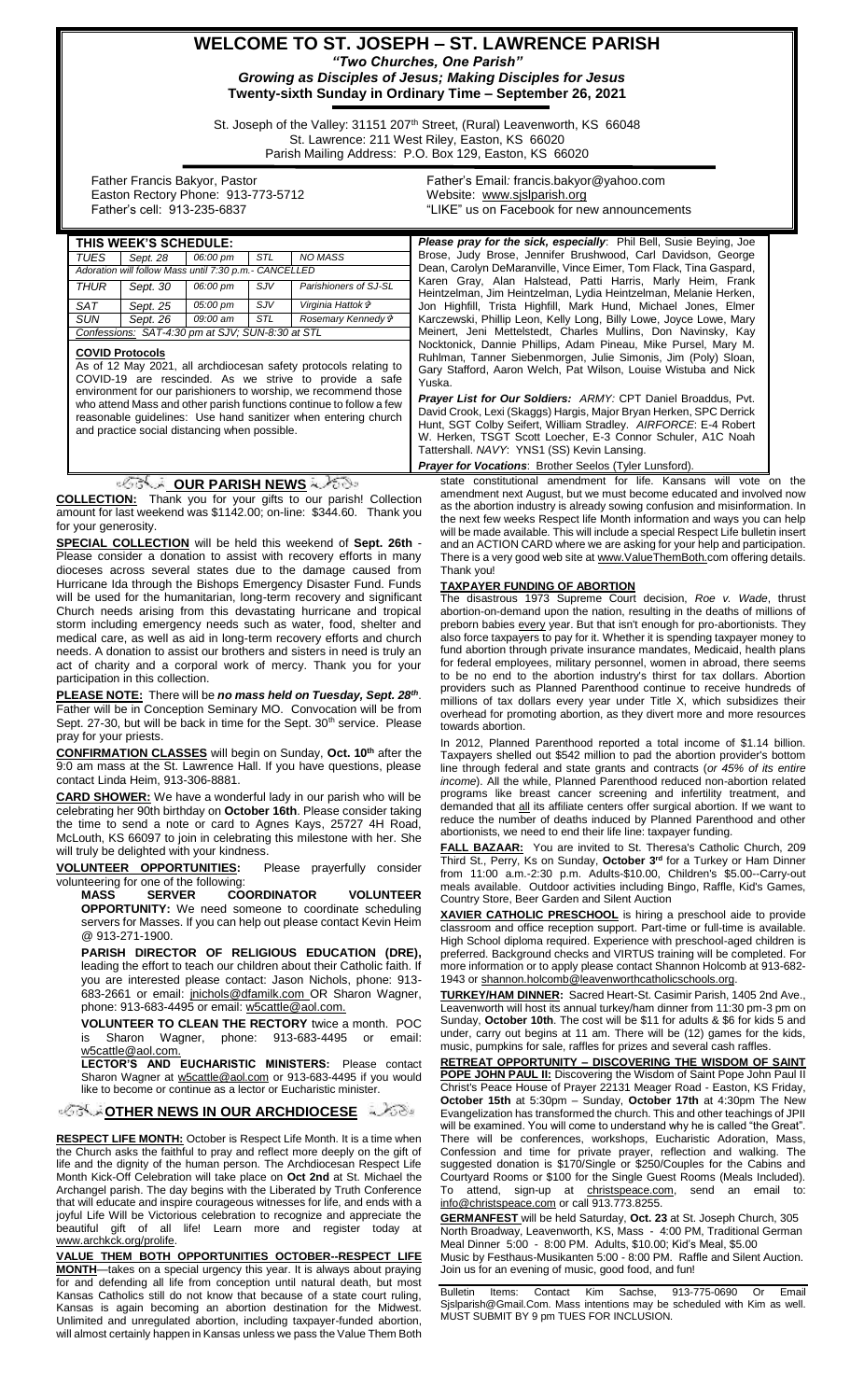**WELCOME TO ST. JOSEPH – ST. LAWRENCE PARISH** *"Two Churches, One Parish"* **Growing as Disciples of Jesus; Making Disciples for Jesus September 26, 2021**

**PAGE 2 – bulletin (FOR POSTING ON THE CHURCH INTERNET SITE)**

#### **SUBSTITUTE TEACHER ADVERTISEMENT**

Are you looking for rewarding work in Catholic education? The Archdiocese of Kansas City in Kansas is looking for faith-filled Catholic substitute teachers at all levels from Pre-K thru 12th grade in our Catholic schools. The diocese has 36 elementary and 6 high schools. We have positions available for the right candidates. Applicants should hold a Kansas teaching or substitute teaching license, or be eligible to obtain a license. We can help you through this process. For questions contact Allison Carney at 913-721- 1570, or email acarney@archckcs.org. To complete the application, go to https://archkck.org/catholicschools/employment/substitute-

## teachingapplication-page/

**PROJECT CHRYSALIS** is a ministry offering hope through Sacred Scripture and community to parents or grandparents who have lost a child or grandchild. While this ministry is not a bereavement group, our mission is to offer support and hope through scripture in a time of transformation. Our next meeting will be held on Tuesday **September 28th** from 7:00- 8:15p.m., both in person and online via Zoom. We will meet in the St. John room in the lower level of Church of the Ascension, 9510 West 127th Street in Overland Park. For more information and the Zoom invitation link, contact Deacon Ken Billinger at 913-634-4210 or email **kbillinger@archkck.org.** 

**COUPLE TO COUPLE LEAGUE ANNOUNCES POSTPARTUM NATURAL FAMILY PLANNING CLASS:** A Couple to Couple League sponsored class in using the Sympto-Thermal Method of Natural Family Planning during the postpartum period takes place at St. John the Evangelist extra building, 200 W. 13th St., Lawrence, KS, on Fri., **Oct. 1**, at 6:30pm. For more info about this class or other self-paced *online* classes, call Shannon or John Rasmussen at (785) 749-1015. **Pre-registration is required at[: www.ccli.org.](http://www.ccli.org/)**

**RESPECT LIFE MONTH KICK-OFF EVENTS** Please Join Us! Saturday, **Oct 2**, St. Michael the Archangel Parish, Leawood Each October the Church celebrates Respect Life Month, when we pray, reflect and become engaged in building a culture that cherishes every human life. Please join us for one or both of the following inspirational events (visit www.archkck.org/respect-life-month for all details):

**Liberated in Truth Conference** – 9am-1pm Dr. Bernard Nathanson – A pro-life story of truth, conversion and hope that every American should know! At this conference, we'll learn about the man who helped pass Roe, the strategy and tactics he used to deceive Americans, and how his Saul-to-Paul conversion can help us today as we work to defend life and pass the Value Them Both Amendment in Kansas. Registration and information at: [www.archkck.org/RLM-Conference.](http://www.archkck.org/RLM-Conference)

**Life Will Be Victorious Celebration** – 5:00 pm All are invited to join Archbishop Joseph Naumann for Mass at 5:00 pm, followed by a complimentary meal with live music by the Noah Baniewicz Band on the St. Michael's Parish lawn. Lawn games provided, coolers welcome, bring your own picnic blankets and chairs. Holy Family School of Faith will lead us in a candlelight rosary at 7:00pm, followed by a free showing of the movie Roe vs. Wade in the SMA School Gym at 7:30 pm. All are welcome!

**LIVING IN LOVE** is now called **EVERMORE IN LOVE** and is offering two great ways to achieve more intimacy in your marriage: Weekend Immersion Retreat (formerly called Living in Love) is a 2-day getaway with your spouse that will get you back in touch with what you fell in love with. EveryDay Skills is a series of live, online date nights that will give you small, practical ways to make every day feel like your honeymoon! More information or register: https://evermoreinlove.org/events

**IMMERSION WEEKEND:** We felt like we did when we were first married!" The Living in Love retreat is back in person and better than ever! Now called the Weekend Immersion offered by our friends at "EverMore in Love," this weekend will help married couples experience the wonder of being more in love. A great way to start off the new school year! **October 2-3** at St. Joseph in Shawnee More information, other dates and special coupon code for our Archdiocese found a[t www.archkck.org/livinginlove](http://www.archkck.org/livinginlove)

#### **PROJECT ANDREW EVENTS FOR YOUNG MEN IN HIGH SCHOOL:** An

Invitation from Jesus Christ to "Follow Me" Jesus Christ is calling you to follow Him. It's a fact. The question which remains is – what does that look like for you? What is it about a relationship with Jesus Christ that has the power to transform a boy into a man - a man willing to lay down his life for his friends – as a spiritual father and priest? Join Archbishop Joseph Naumann, Vocation Director Fr. Dan Morris, seminarian Aaron Waldeck, and area priests as together we unpack those two simple but life-giving words of Jesus: "Follow me" (Matthew 4:19). Project Andrew is Sunday, **October 3** from 1 – 4pm at Church of the Ascension in Overland Park, or attend October 10 at Christ the King in Topeka. Come and see how your next few years can be more fulfilling, rather than risk getting lost in the culture and temptations of the day. This is an invitation every young man should take seriously. Register at https://archkck.org/vocations/events/project-andrew Questions can be directed to vocation@archkck.org or call 913-647-0303

#### f **INTEGRATED HEALTH & MENTAL WELLNESS EVENT**

St. Ann Catholic Church and the Archdiocesan Mental Wellness Program, Fully Alive presents Integrated Health & Mental Wellness. Learning how to stay well starts with a lifestyle of overall wellness. Heal the whole person – mind body and soul – and find out how you can thrive even during a national health crisis! Fr. Augustin Martinez, Sandy Scherschligt and Archdiocesan Catholic counselors Dr. Jacque Pfeifer- Moffitt, Ph.D. and Deacon Mike

Moffitt, Ph.D. will be presenters on Thursday, **October 7th** at 7:00 PM in the St. Ann Chapel. All are welcome to attend.

**AMAZED BY YOU – RURAL LIFE FAMILY FESTIVAL TOUR:** Please save the date and plan to attend the regional event closest to you! All locations will include the music and stories of Steve Angrisano, adoration or Mass, food, teen breakout, and family fun.

\*Northern ArchKCK (location TBA): Saturday morning **October 9,**

\*Rural Topeka (St. Stanislaus, Rossville): Saturday 4-8pm, **October 9**, \*Southern Region (Prairie Star Ranch): Sunday 3-7pm, **October 10**.

All are welcome! "Young and old alike embrace the passionate message of faith, hope and love woven through Steve's music and storytelling. Always rooted in a spirit of humility and faithfulness, Steve's honest style of ministry is born from who he is: a committed witness to the life and love of Jesus Christ." Please see the flier and find more information on our website: [www.archkck.org/rural/events](http://www.archkck.org/rural/events)

**My House Workshop for Men** – A Catholic/Christian, 3-day confidential workshop for men seeking freedom from pornography addiction and other unwanted sexual behaviors will be held on **October 14-16** at Savior Pastoral Center, Kansas City, Kansas. Experts Dr. Todd Bowman, Fr. Sean Kilcawley and others are featured to lead the intensive workshop. Register to attend at http://www.centerforhealingkc.com or call 816-786-6063. CDC, state & county guidelines for Covid-19 will be followed to help ensure everyone's safety.

#### **MARCH FOR LIFE 2022 YOUTH PILGRIMAGE**

Together We Stand for the Unborn: Abortion is the most significant human rights abuse of our time. Will you take a stand? Join us this year for the March for Life in Washington DC **January 19-23, 2022**. We will depart on January 19, after Mass with Archbishop then join him in Washington DC for the Vigil at the Basilica and the March & Rally at the Mall. Cost is \$415 and includes Hotel and Transportation. Please use this link to sign up your group. More details will follow registration. Please email Rick Cheek if you have any questions: youth2@archkck.org

**CHWC MISSION TRIP TO ST. CROIX MARCH 2022:** High School Youth and adults from all over the Archdiocese are invited to join RYMO for a Catholic custom mission trip **March 13-19, 2022** to St. Croix. Registration & deposit (\$200) *deadline is the end of September*. Find details at www.archkck.org/rural/youth under the events drop down menu. Please see the following flier for more information and feel free to contact ruralyouth@archkck.org with questions!

#### ঞ**ি∖া[R](http://www.google.com/url?sa=i&rct=j&q=&esrc=s&source=images&cd=&cad=rja&uact=8&ved=0CAcQjRxqFQoTCL3M6dfYlskCFQfIYwodK-sMqA&url=http://www.clipartpanda.com/categories/corner-scroll-design&psig=AFQjCNEcNGu-GRs-N_tcfj31hDOCKS7EqQ&ust=1447823402338642)ESOURCES** ন্⁄িটা

**PRAYER FROM POPE FRANCIS DURING THE CORONAVIRUS PANDEMIC** O Mary, you shine continuously on our journey as a sign of salvation and hope. We entrust ourselves to you, Health of the Sick. At the foot of the Cross you participated in Jesus' pain, with steadfast faith. You, Salvation of the Roman People, know what we need. We are certain that you will provide, so that, as you did at Cana of Galilee, joy and feasting might return after this moment of trial.

Help us, Mother of Divine Love, to conform ourselves to the Father's will and to do what Jesus tells us. He who took our sufferings upon Himself, and bore our sorrows to bring us, through the Cross, to the joy of the Resurrection. Amen.

We seek refuge under your protection, O Holy Mother of God. Do not despise our pleas – we who are put to the test – and deliver us from every danger, O glorious and blessed Virgin.

**ONLINE MASSES:** For those who may not be able to attend our parish masses, here are some of the masses that are available to watch on line or on television:

- For regular TV Channel 38 airs Sunday morning Mass at 7:00am each week.
- For Dish and DirecTV EWTN airs Sunday Mass a few times throughout the day.
	- For livestream here are some you may wish to look up:
	- o Church of the Ascension, Overland Park Sunday Masses at 8:15am, 10:00am, 11:45am & 5:00pm - <https://kcascension.org/>
		- o Queen of the Holy Rosary, Wea Sunday Mass at 8:30am - <https://qhrwea.church/watch-daily-mass>

o St. Michael the Archangel, Leawood - Sunday Mass at 9:00am - <https://stmichaelcp.org/ecatholic-live>

Here you can find links to Holy Masses online from different parishes all around the world. There is a link to see the calendar with the Catholic Holy Masses live online. Click on the chosen hour when you want to see the Holy Mass online[. https://mass-online.org/daily-holy-mass-live-online](https://mass-online.org/daily-holy-mass-live-online)

**PLANNED GIVING BRIEF: CARES ACT – TAX BENEFITS FOR CHARITABLE GIVING EXTENDED THROUGH 2021**

1. **Increase in tax deduction for cash gifts:** For donors that itemize their tax return, before the new legislation, the annual income limit was capped at 60% for cash gifts. The new legislation allows for charitable donations up to 100% of a donor's annual income.

2. **New deduction:** If you do not itemize when filing your tax return, to reduce your tax liability, you will be allowed to take a special tax deduction of up to \$300 for charitable donations. For more information visit the Archdiocesan website, *CatholicPlannedGiving.com.*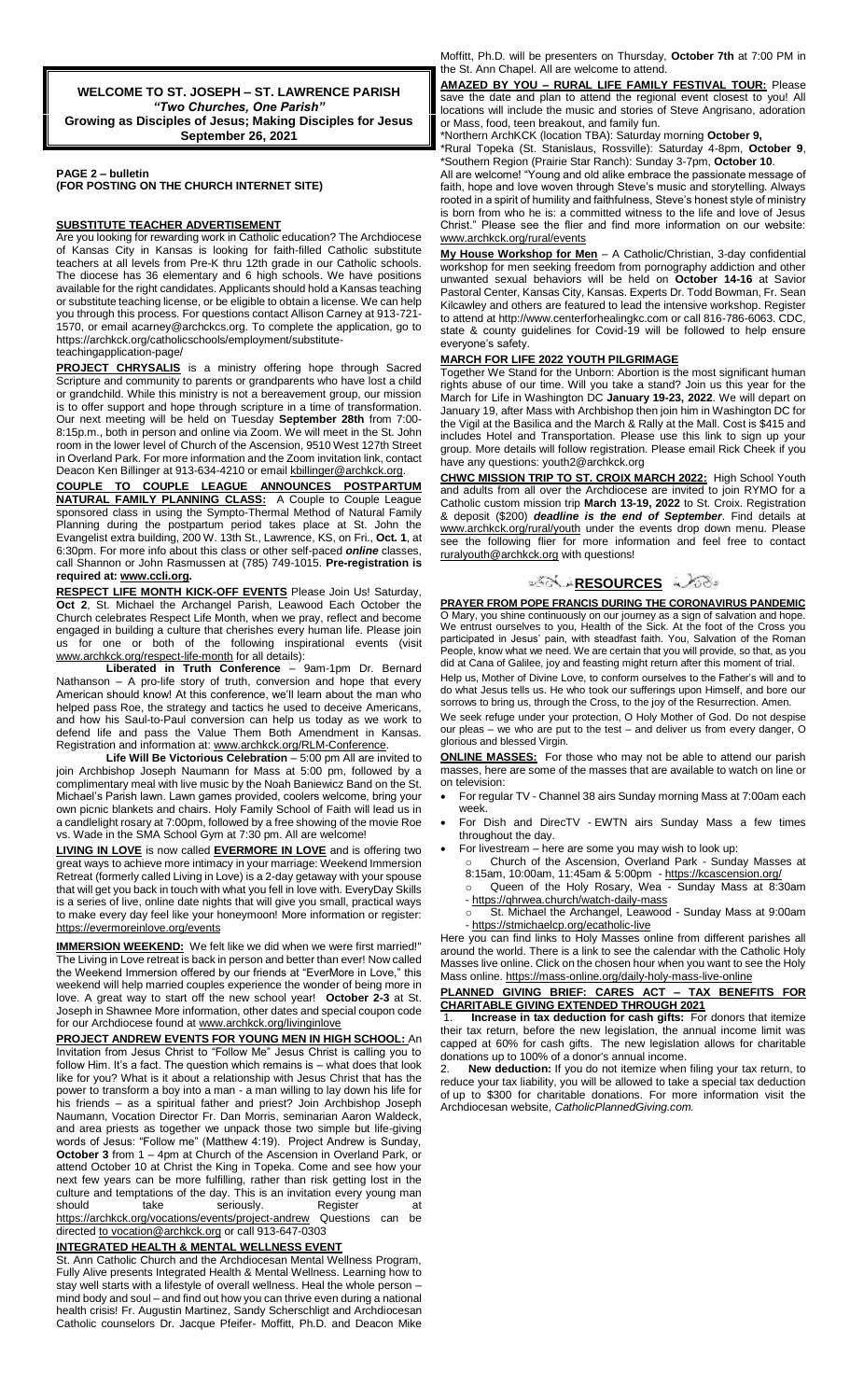





ty A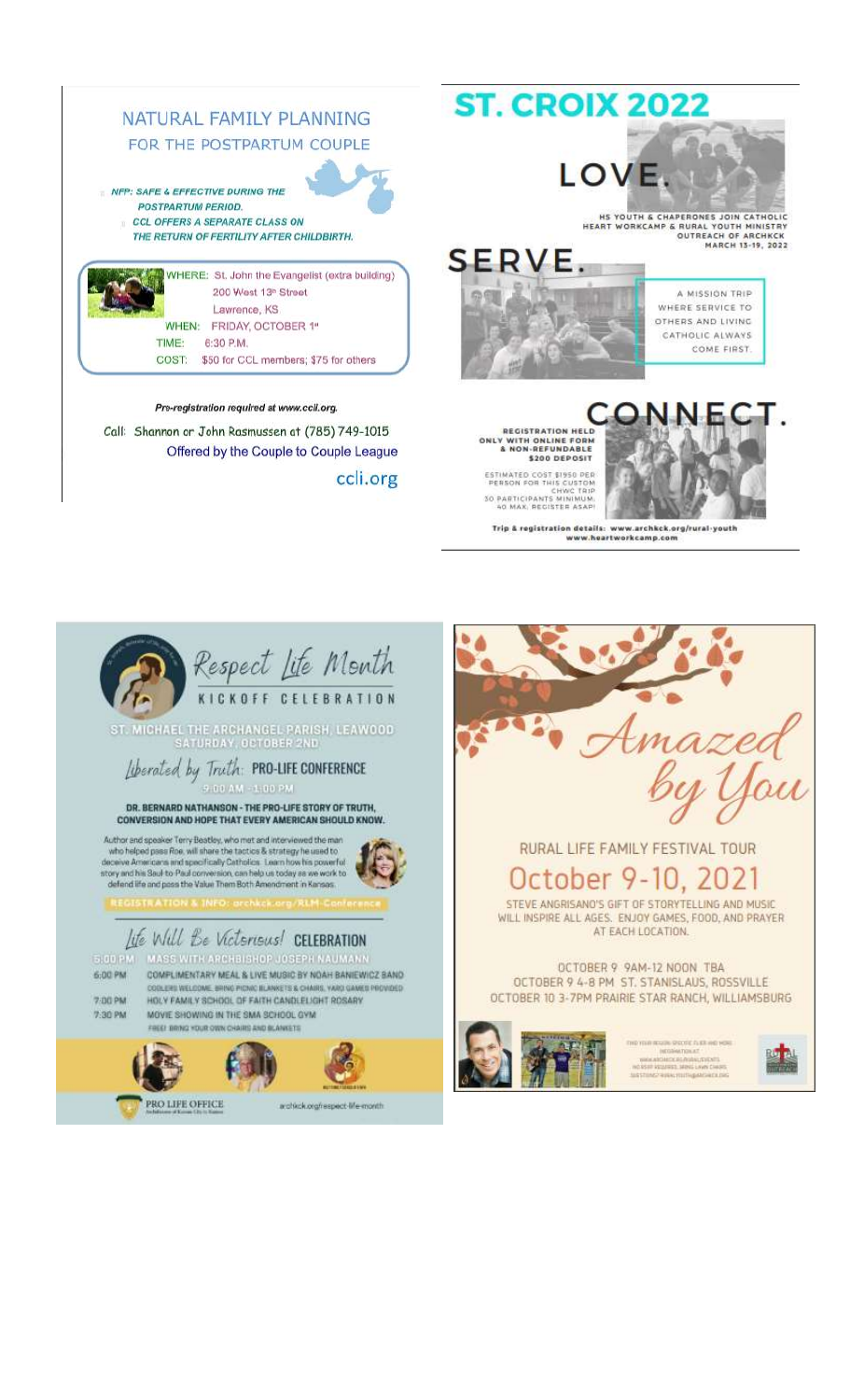

If you or someone you know is suffering from suicidal thoughts, call the National Suicide prevention Lifeline 800-273-8255 or text TALK to 741741. For more mental health resources call 913.647.3054 or visi[t https://archkck.org/special-needs/mental](https://archkck.org/special-needs/mental-health)[health](https://archkck.org/special-needs/mental-health)



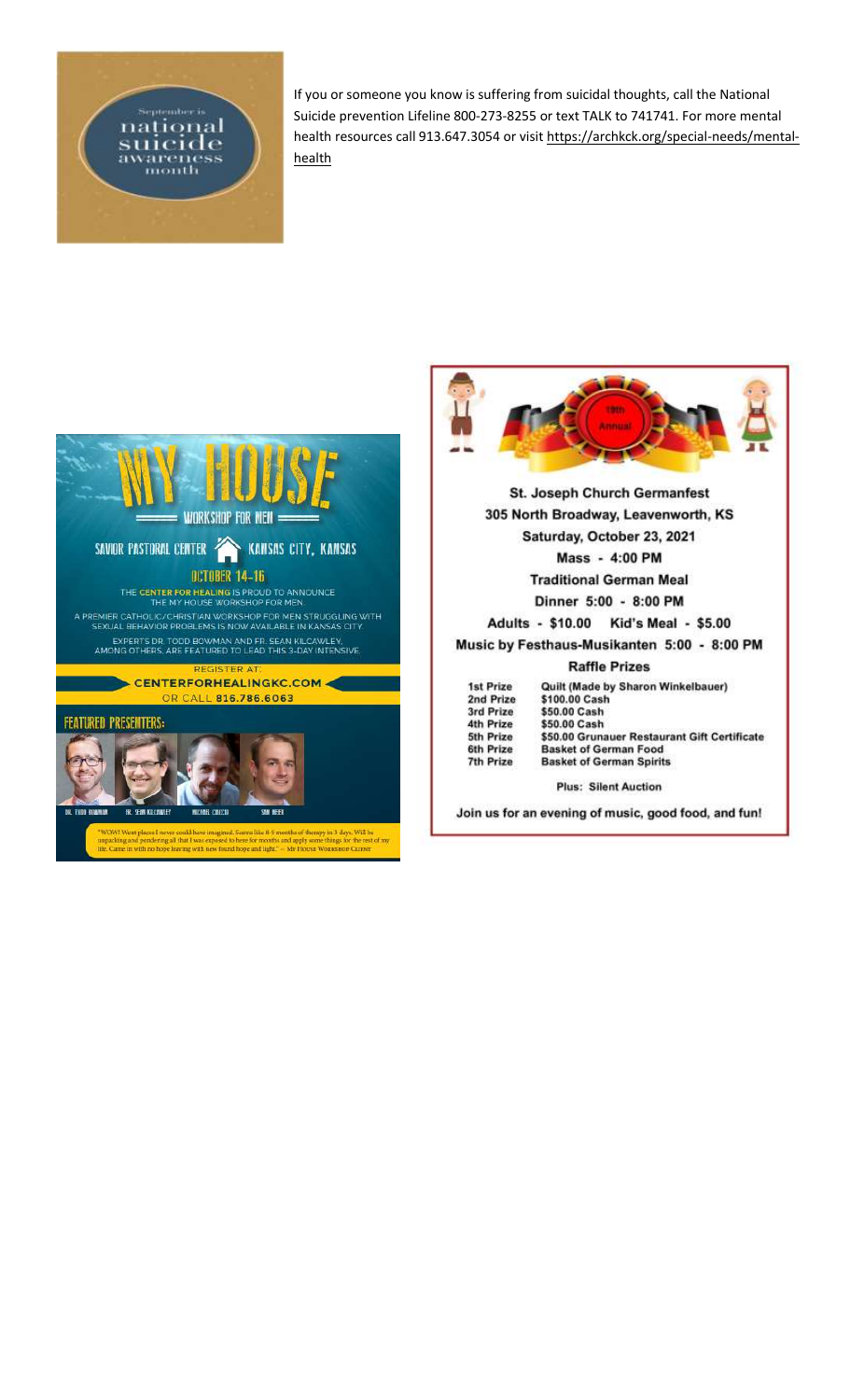VALUE THEM BOTH

# KANSAS: NOW A "HAVEN" FOR UNLIMITED ABORTION?

Abortion Industry attorneys are celebrating Kansas as "a haven state in the Midwest"<sup>1</sup> for unlimited abortion. Passage of the VALUE THEM BOTH state constitutional amendment on August 2, 2022, is the only way to protect women and babies In the heartland from this predatory industry.

How did we get here? Kansas became one of the most pro-abortion states in the country after a 2019 ruling by the State Supreme Court discovered and created a nearly unlimited right to abortion in the Kansas Constitution. Even the most basic limits on the abortion industry are now "presumed unconstitutional."2 Kansas is the "new New York"3when it comes to abortion!

Abortion Industry lawyers state that Kansas will even be a destination state "If federal laws protecting abortion are overturned or significantly limited or undercut in other states."4

Seizing upon this new, horrific legal landscape, Kansas abortionists began filing lawsuits to block the state's bipartisan, broadly supported abortion limits that protect preborn babies and mothers.<sup>5</sup> Taxpayer-funded abortions in Kansas, up to the moment of birth, are almost certain to happen without the VALUE THEM BOTH Amendment.

In fact, abortions in Kansas are already increasing. For the first time in three decades, the number of Kansas abortions climbed by a staggering 9.1%, for a total of 7,512 lives lost<sup>6</sup> 52% of these abortions were performed on non-Kansas residents. ABORTIONS IN KANSAS

"Texas, up from 25 abortions[in Kansas] in 2019 to 289 abortions [in Kansas] in 2020; Oklahoma, up from 85 to 277; and

Arkansas, up from 40 to 74.

The number of Missouri residents obtaining an abortion in Kansas climbed by 23, pushing that annual total to 3,201."

The Missouri numbers show precisely why Planned Parenthood announced plans for a new clinic in Kansas City, Kansas<sup>8</sup>--easy access across the state line.

#### Get involved. Join the fight to save bables and protect moms.

#### ANNUAL # OF ABORTIONS IN KANSAS



#### 2019-2020 INCREASE IN OUT-OF-STATE RESIDENTS GETTING ABORTIONS IN KANSAS



**Transfer** www.edutoronged.com/without kings a prime crurt rules state-contitutory movets accommi lights bars law that amyof to baryon in turn 2014 04/36/5434 to \*https://laterinatium.org/insies of the strict southy-stinolinoid-judicial-review-on-abortion-legisliche under the kini esupreme courts doction in hodes dozen eschmidt

Throuthe lowery aghansas to the new rang-painter and tary \*htps://www.wairing.orgod.com/hational/larges-suprime-sport-rules-state-continuitin-pro 1010/01/0003010/2711/04/265/E6300-EE3411/E9-E925-AD0147000L50ty701f

<sup>1</sup> https://www.christopast.com/news/juite-grikes-gown-kansas/jup-on-distremberment-abortons/toni

\*htps://www.kithrks.gov.philosocion\_sum/2020\_Prelminary\_Acadon\_Report.pdf

Thrps://keiseredestor.com/2021/00/01/thfue-of-researcht/nomenciatesise.com/par orton drives co forest total in 2020

\* https://sunfowershings.untai.com/planned-parenthons-index-to-index-on-in-in-in-in-

-<br>20. BOX 40501 CVERLANDPARK, KS 66204 (913) 229-5117<br>20. BOX 40501 CVERLANDPARK, KS 66204 (913) 229-5117

Faid for by VALUE THEM BOTH, Julie Samoniego, Treasurer

BY STATE 2020